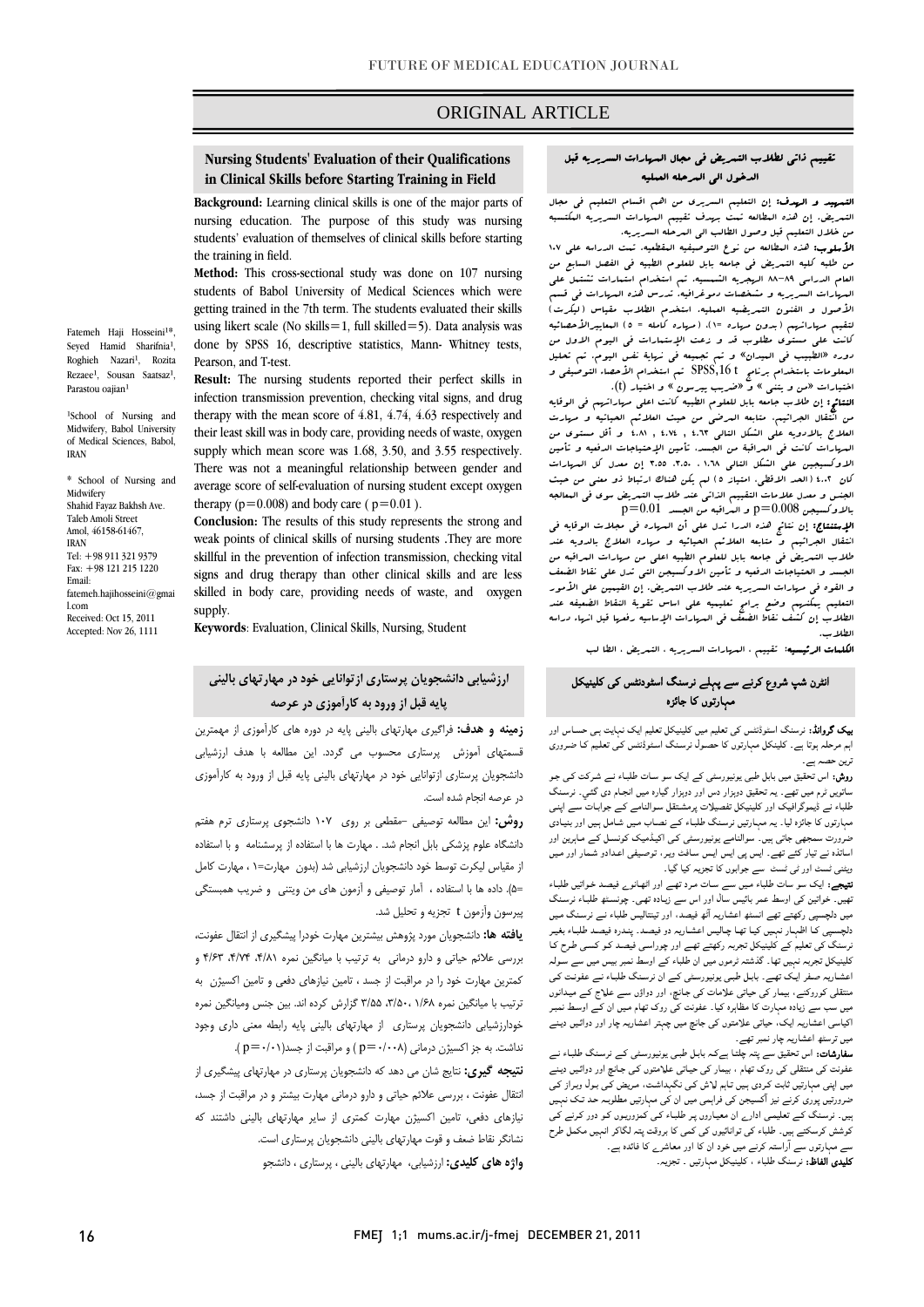#### **INTRODUCTION**

Clinical and theoretical sciences are the important parts of medical science which shares the same importance(1).The importance of clinical education has made it the heart of nursing science(2). Each deficit in these skills can distrust the patients. Clinical Learning during training in field courses would help the students to change the theory to various types of psycho-motor skills to help patients. In this way the students would be able to apply their knowledge perfectly (3).The work competency means the ability to do nursing activities properly. Nursing education needs to focus more on students' competence in caring for patients. In this regard, evaluation is used to know more about students' knowledge and making future decisions(4).Selfevaluation is a way which is applied by a health-care provider to understand his/her efficiency, ability and emphasize more on learning modern skills(5).This is considered as an appropriate way for improving educational techniques(6).

People can be motivated by self-evaluation as an important factor which improves their skills and affects their knowledge(7).In 2008, while Kowen was searching about nurses' competence, he found out that self-evaluation holds the most accuracy and the least mistakes. So the students can gain the best results. The educational goals should be reviewed by students, because the students' information would show the educational problems and its needs (8). In this way, everyone reports his/her strengths and weaknesses and his/her learning needs. This way has been used in many researches. For example Ozvaris had applied self-evaluation many times in order to investigate the seniors in primary healthcare service. Their skill rate which was 2/44 out of 5 proved that the educational program can't satisfy the graduated students(9).

During another survey in 2004, Barnsley found out that 90% of medical students believed that they haven't gotten enough skills to work as an intern (10). The findings in Iran show that the nursing students hadn't been able to get the clinical competence properly. The evidence also proves that the educated nurses aren't ready enough to start their job as a nurse(1). In this regard, Salimi investigated the senior students' clinical skills in ICU. The seniors confessed that they aren't so professional in cardio department and need to get more education(11). A research in Tabriz Medical University also showed that the nursing interns weren't educated enough(12). These facts make the importance of self-evaluation more obvious in education to improve students' professions. To maintain and increase the standards, some professors have emphasized on them widely(6). As a matter of fact a nursing student can be successful clinically, if the courses have been grasped properly. Meanwhile the clinical skills have been influenced in advance, before interning, by the students' functions during his/ her education period and evaluating these skills and knowing their weaknesses and strengths can be helpful in the renovation of new education programs. This research refers to self-evaluation of nursing students in order to recognize their abilities in clinical skills, before training in field. The results will be used in improving the profession and eventually patients' health.

#### **METHODS**

 This research is cross sectional. The 170 subjects have been chosen from 3 nursing faculties of Babol University of Medical Sciences. The main inclusion criteria was studying be as a sampl. The main exclusion criterion was having quotes in university admission in nursing. Sampling was based on a census. In this regard a 2-part questionnaire was used: demographic characters and skill evaluation. The basic skills and are taught practically. at the 7th semester in 1388-1389 solar years and willing to clinical skills are those mentioned in nursing books as the

 The skills involves prevention of infection, checking vital signs, transferring patients, personal hygiene care, nutritional needs of patients, needs of eliminating, oxygen therapy, wound and dead body care. Each one contains subset of measures, too. The purpose of the research, and disaffecting the rate of self-evaluation in the final evaluation, were explained to each student, while filling the supply, intravenous therapy , drug therapy, heat and cold forms out.

 However the students' self confidence involved the answers as a Confounding factor that could not be controlled by the researcher. The study was conducted through the Declaration of Helsinki and standards of medical ethics were considered.

## **RESULTS**

 Out of 107 samples, 9 were men (8.4%) and 98 women (91.6%); average age  $22.07 + 0.97$ , 92 Singles (86%) and night period students (33.6%); 64 interested in their major (59.8%) and 43 uninterested in their major ( 40.2%); 17 having clinical experience outside the university (15.9%), 90 inexperienced(84.1%). The average of all students was 15 married (14%); 71 day period students (64.4%) and 36 16.01.

 The results show that the students of nursing in Babol University of Medical Sciences have been skillful in the prevention of infection 4.81, checking vital signs 4.74, and drug therapy 4.63. They were less skillful in dead body care oxygen supply by rating of 3.55. The average rating of all skills was 4.02. by rating of 1.68, needs of eliminating by rating of 3.50 and

 The table 1 shows the frequency distribution, its average rating, Mean and SD rating of nursing students' selfevaluation in basic clinical skills.

 The results show that there is no significant relation between gender and the average rating of nursing students' self-evaluation, except for the oxygen therapy  $(p=0/008)$ , and dead body care  $(p=0.01)$ . The T test shows a males  $(4/24 + 0.20)$  and females  $(4.00 + 4.42)$ . significant difference in final skill average rating between

 The Mann-Whitney test showed only a difference between clinical experience and the drug therapy skill  $(p=0.02)$ . Pearson's Correlation Coefficient showed a significant of changing position ( $p=0.04$  r = 0.19). difference between the students' average rating and the skill

 Kolmogorov-Smirnov Test showed the normal distribution of students' skills ( $p=0.05$ ). The T-test showed a significant difference in transfer skills ( $p=0.046$ ), personal hygiene care ( $p=0.022$ ), heat and cold therapy ( $p=0.007$ ) and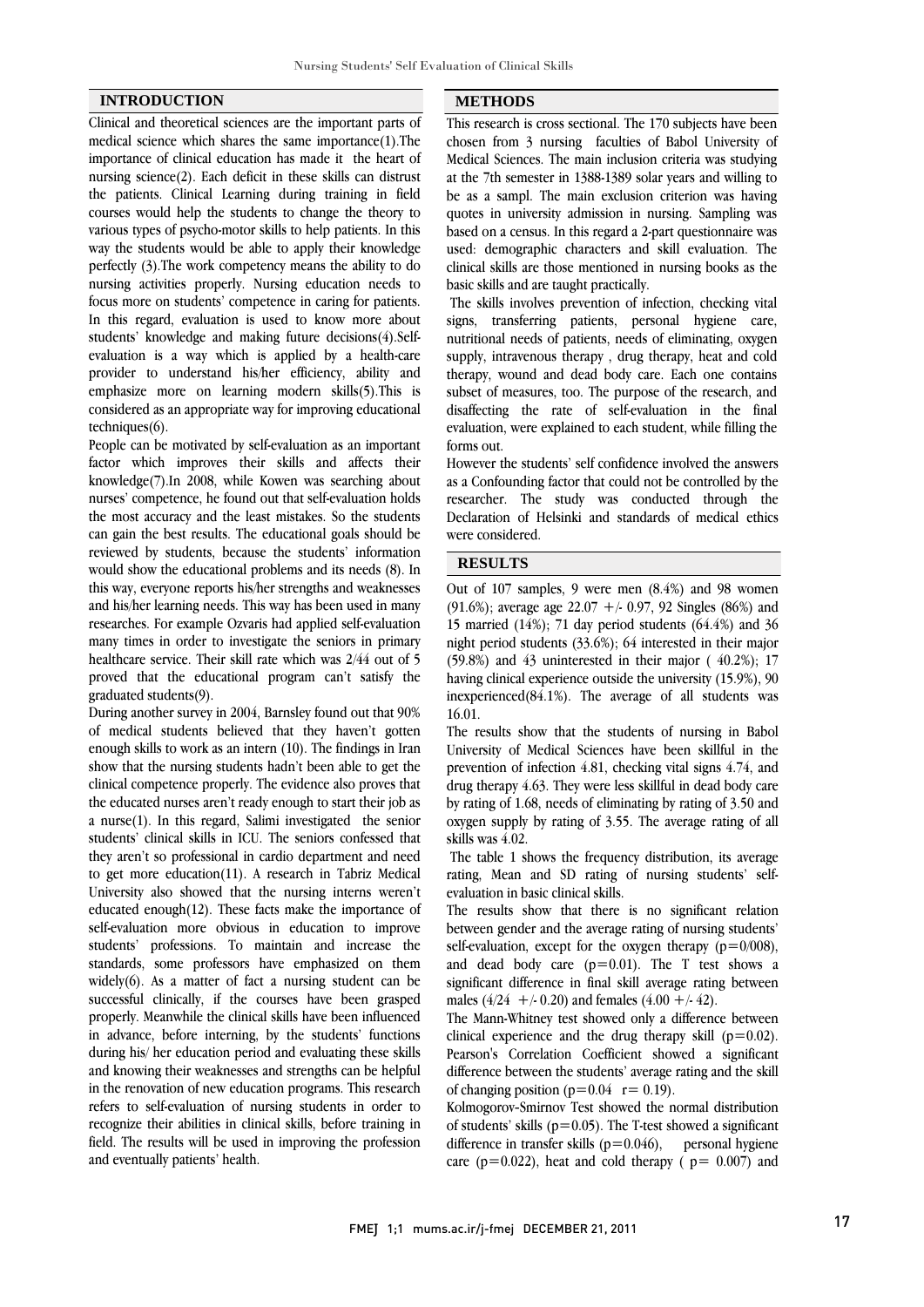| TableT. Frequency distribution, Mean and SD average rating of nursing students' self-<br>evaluation in basic clinical skills $(n=107)$ |            |                            |                                      |                                |                                   |                   |
|----------------------------------------------------------------------------------------------------------------------------------------|------------|----------------------------|--------------------------------------|--------------------------------|-----------------------------------|-------------------|
| <b>Basic clinical skills</b>                                                                                                           | Mean (SD)  | <b>Full skills</b><br>N(%) | <b>Relatively</b><br>skilled<br>N(%) | Insufficient<br>skills<br>N(%) | <b>Very low</b><br>skills<br>N(%) | No skills<br>N(%) |
| <b>Prevention of</b><br>infection                                                                                                      | 4.81(0.31) | 91(85.1)                   | 13(12.2)                             | 1(0.9)                         | 1(0.9)                            | 1(0.9)            |
| <b>Check vital signs</b>                                                                                                               | 4.74(0.40) | 93(87)                     | 6(5.6)                               | 1(0.9)                         | 4(3.7)                            | 3(2.8)            |
| Drug therapy                                                                                                                           | 4.63(0.36) | 81(75.8)                   | 20(18.7)                             | 3(2.8)                         | 2(1.8)                            | 1(0.9)            |
| transfer                                                                                                                               | 4.56(0.70) | 82(76.7)                   | 13(12.2)                             | 6(5.6)                         | 4(3.7)                            | 2(1.8)            |
| <b>Intravenous therapy</b>                                                                                                             | 4.53(0.42) | 74(69.2)                   | 23(21.6)                             | 4(3.7)                         | 4(3.7)                            | 2(1.8)            |
| <b>Wound care</b>                                                                                                                      | 4.39(0.50) | 67(63.0)                   | 27(25.3)                             | 5(4.7)                         | 4(3.7)                            | 4(3.7)            |
| <b>Nutritional needs of</b><br>patients                                                                                                | 4.12(0.64) | 54(50.5)                   | 28(26.1)                             | 13(12.2)                       | 9(8.0)                            | 3(2.8)            |
| <b>Personal hygiene</b><br>supplies                                                                                                    | 4.01(0.80) | 57(53.3)                   | 20(18.7)                             | 13(12.2)                       | 9(8.4)                            | 8(7.4)            |
| <b>Heat and cold</b><br>therapy                                                                                                        | 3.78(1.03) | 50(46.8)                   | 24(22.4)                             | 9(8.4)                         | 9(8.4)                            | 15(14.0)          |
| <b>Oxygen supply</b>                                                                                                                   | 3.55(0.91) | 33(30.9)                   | 31(29.0)                             | 16(14.9)                       | 15(14.0)                          | 12(11.2)          |
| Eliminating                                                                                                                            | 3.50(0.83) | 38(35.5)                   | 26(24.4)                             | 12(11.2)                       | 14(13.0)                          | 17(15.9)          |
| <b>Body</b> care                                                                                                                       | 1.68(1.21) | 5(4.7)                     | 9(8.4)                               | 9(8.4)                         | 8(7.4)                            | 76(71.1)          |

**Table1. Frequency distribution, Mean and SD average rating of nursing students' self-**

İ

oxygen supply( $p=0.04$ ) among day and night period ֦ students.

#### **DISCUSSION**

 Based on the results, the basic clinical skills are obtained by students at a level that they can do them independently. In evaluated their skills perfectly. Hoat also declared that his students had learnt the key skills. In Vahidi and his colleagues' idea, the nursing students' efforts in caring panents were about average. Based on these facts, it seems<br>that students had believed that during their training in field, they will be able to do their duties independently, and during this time, they should benefit the opportunity to be independent. The nursing students need to do their duties in this research, Hoat also believes that the students who study in small faculties, have more self confidence and are able to gain more skills, because they have had more opportunities to work in hospitals and meet their trainers. a similar research, Nasriani announced that 58% of students patients were about average. Based on these facts, it seems alone, just to be monitored by an educator. As it is shown However there are some opposite ideas too. Walter studies

 on medical senior students' skills shows that 60% of students could learn only 4 skills out of 17 clinical skills

with no educator help and 20% of them announced that they didn't learn anything in 7 skills out of 17.

İ

 Many factors could cause such a result. Comparing students on different majors is one of them. Even differences among variety of educational programs, internship areas, educational environments, and professors should be considered. The skills and evaluation ways are not the same, too.

 The main evaluation on basic clinical skills was related to the prevention of infection87%, checking vital signs 85.1%, and drug therapy75.8%, which were done without any studying on nursing graduates in Yazd. He said that about 52% of samples need a trainer for drug therapy and 36% can do this independently. Sabeti in his research got the independently. Walter mentioned in his article that there is an obvious relationship between students' skills and clinical experiences. The practical -clinical experience and its educator's aid perfectly. Nasiriani get the same results after same result for senior students who could do their duties quality are the main factors of getting skills.

 relationship with their repeated clinical skills' encounter. The students believed that they had less skills in dead bodyHe also understood that students' skills have a direct

 $\overline{a}$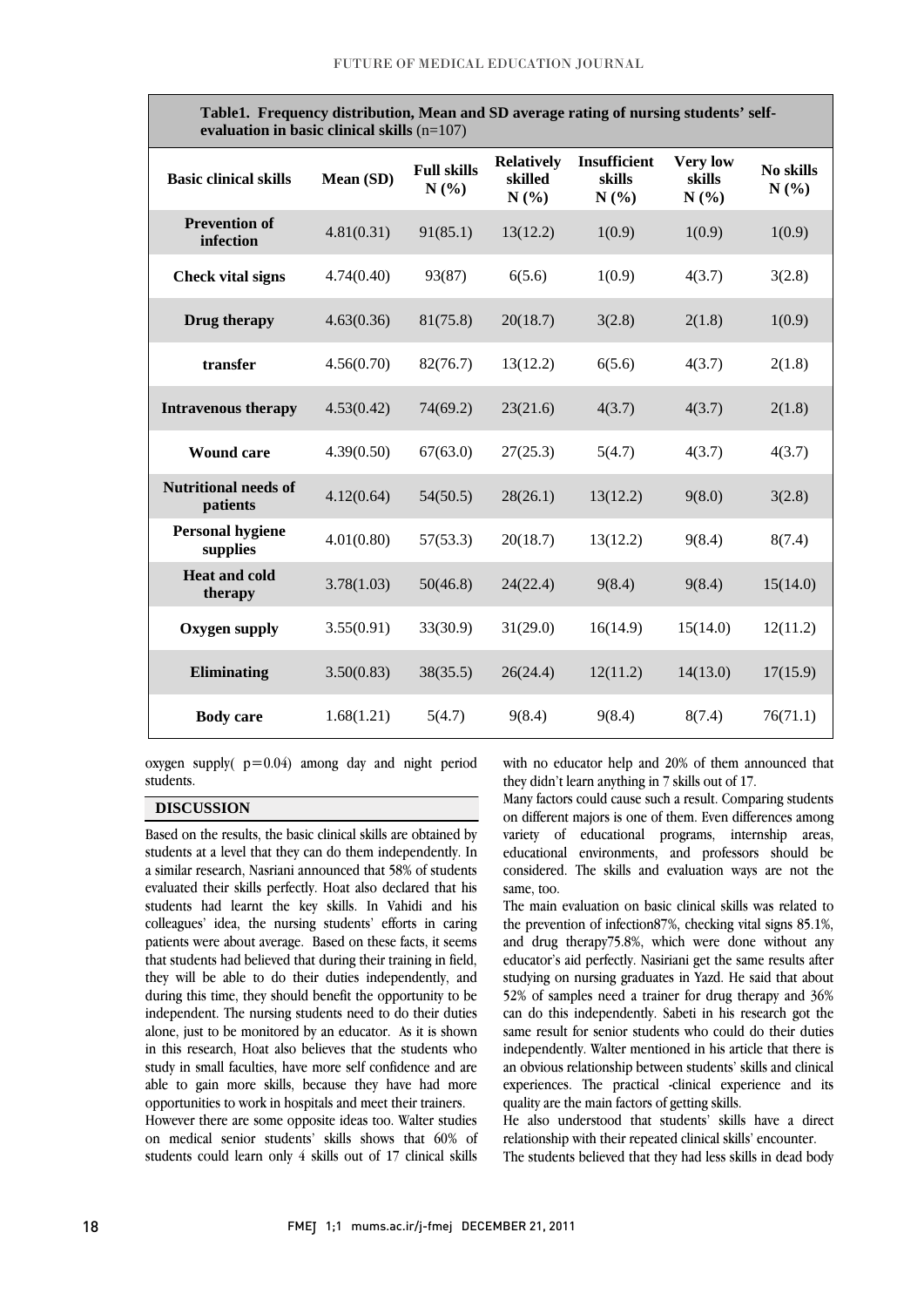care, oxygen supply, needs of eliminating and heat and cold therapy which is the same in many researches. In Nasiriani's research, he said that only 20% of graduated students were able to prescribe oxygen and suction and 60% of them needed an educator for monitoring. This shows that they need to learn more about oxygen therapy. Not Passing internship in important wards like ICU, in which Oxygen therapy is a fundamental need, and lack of specialized respiratory diseases department, are important reasons.

However, Sabeti showed the opposite result: 70% of students were able to prescribe oxygen fluently and correctly. The main reason is related to the terms that the samples were studying. In his research the senior students had been chosen. Obviously after passing their training in field, they had improved their skills.

On the other hand, the research shows that only 35.5% of the students have gained the needs of the patient's bowel independently. The other researches show the same results. Sabeti in his latest research found out that 41.7% seniors weren't skillful enough in colostomy. Hosseini and his colleagues showed that Enema has been done less than the others among 17 clinical skills of nursing. Since these carings are mainly done by service dept. and aren't enjoyable for students, they won't be eager to learn them. But learning the correct techniques of bowel in cases like fractures, tractions, or spine injuries are essential for nursing students and the educators should emphasize on them more than before. Among nursing students, 46.8% could do heat and cold therapy independently and the others were dependent, because less attention had been paid to this skill in hospitals. So it seems paying special attention to such a complementary remedies are important and its importance should be explained more to students.

The nursing student reported their less skill in dead body care and only 4.7% students were able to do this independently. 71% declared that they have no skills or even no monitoring experience. In many cases, when a patient deceased in public wards, the nurses or mainly servicemen tend to move him/her from the section fast, not to hurt other patients' or relatives' feelings. In some cases the relatives don't let the students to do this process. The educators should support the students, to remove their phobias and anxieties. During a research, the students announced that the educators hardly ever support them in dead body care skill. The findings in this research prove that the students start their internship, while they have a few  skills in dead body care. If the educators try to teach them in special wards and not public ones, that will be more helpful.

 The findings prove that internship skills could be different in many measures. It appears that the repeated skills like more professionally. And incontrast the measures with less frequency, those needed more self confidence or disturbing skills like dead body care are done with less skill. It is obvious that the educators should be more careful about practice environments are recommended. The other ways to improve their clinical-educational skills are as follow: Even the minimum learning during internship should be considered and expert nurses should be asked to assist in this case. Finding about students level of skills before internship, explaining the expectations of skills to students and having an appropriate plan to gain the goals are other important actions. One of the most effective ways to Comparing the student's and educator's evaluation together, applying new methods of evaluation, finding effective factors in clinical skills are recommended, too. Using a logbook, which contains clinical skills in each ward, After learning each skill, the teacher should sign the related column. At the end of each course, the learning defects must be checked or recovered. prevention of infection and checking vital signs are done students' perfect knowledge. So using more clinical nursing beside a teacher. The clinical-educational teacher is needed educate skillful nurses is to know the students' efficiency. is a useful way to be sure about the students' learning level.

 Generally this research is applicable in nursing- clinical ward and ICU. The students' self-evaluation can be compared with their functions. The limited number of samples and using special group are some limitations in this research. Meanwhile students' wrong answers should be l skills in surgery ward, pediatric ward, internal medicine considered too.

# **ACKNOWLEDGEMENT**

 This research has been approved by Babol university of of Ethics in research and we send our special regard to them for financial support. We are specially thankful to Ramsar and Babol Faculty of Nursing and Midwifery and our friends, Mr. Jamal Amini and Ms. Samin Sha'shani. Medical sciences (register no. 816158) and the Committee

 interest. **Conflict of interest:** The authors declare no conflict of